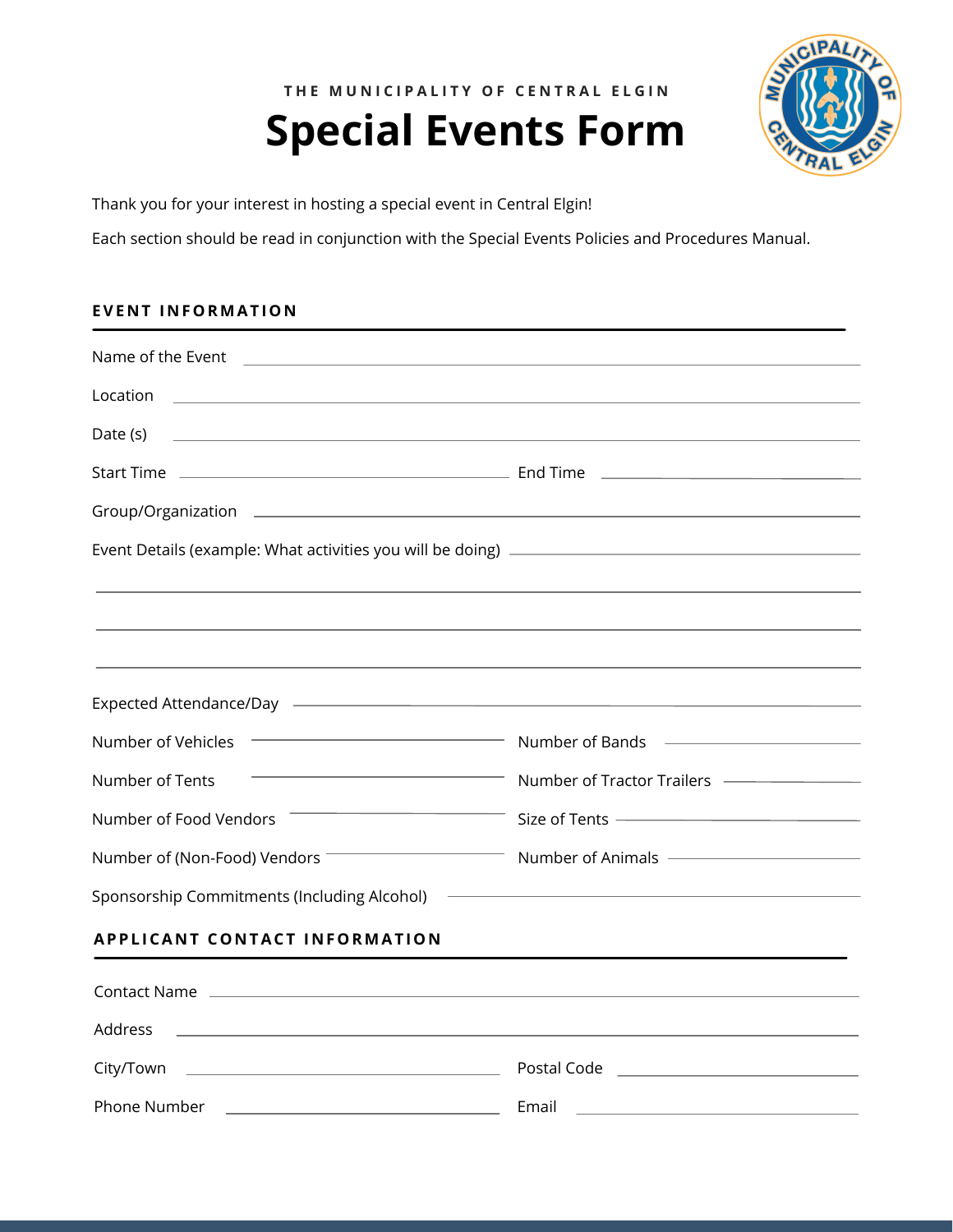# **PERSO N N E L A N D VOLU N T E ERS**

| Will you be using volunteers? Y<br><sup>N</sup>                                      |     |              |   |   |
|--------------------------------------------------------------------------------------|-----|--------------|---|---|
| List how many and the types of volunteer activities ____________________________     |     |              |   |   |
| <b>ALCOHOL</b>                                                                       |     |              |   |   |
| Will alcohol be consumed at the event? Y<br>N                                        |     |              |   |   |
| Will you be requesting your event to be deemed a public event for alcohol licensing? |     |              | Y | N |
| (Council approval and compliance with our Alcohol Policy is required.)               |     |              |   |   |
| <b>ROADS</b>                                                                         |     |              |   |   |
| Are you anticipating any road closures or traffic flow changes?                      | Y   | $\mathsf{N}$ |   |   |
| Please describe the closure (locations, dates, times) ___________________________    |     |              |   |   |
|                                                                                      |     |              |   |   |
| Is the event a parade, run, walk, or pass through sporting event?                    | Y - | N            |   |   |
|                                                                                      |     |              |   |   |
|                                                                                      |     |              |   |   |
| Will you be requesting that a banner be installed across the street?                 | Y   | N            |   |   |
| Do you require any of the following?                                                 |     |              |   |   |
| <b>Barricades</b>                                                                    |     |              |   |   |
| <b>Traffic Control</b>                                                               |     |              |   |   |
| No Parking Signs                                                                     |     |              |   |   |
| Detour Signs                                                                         |     |              |   |   |
|                                                                                      |     |              |   |   |

# **OTHER MU N ICIPAL SUPPORT**

Do you require any of the following?

| Labour |
|--------|

□ Water

| var |
|-----|
|-----|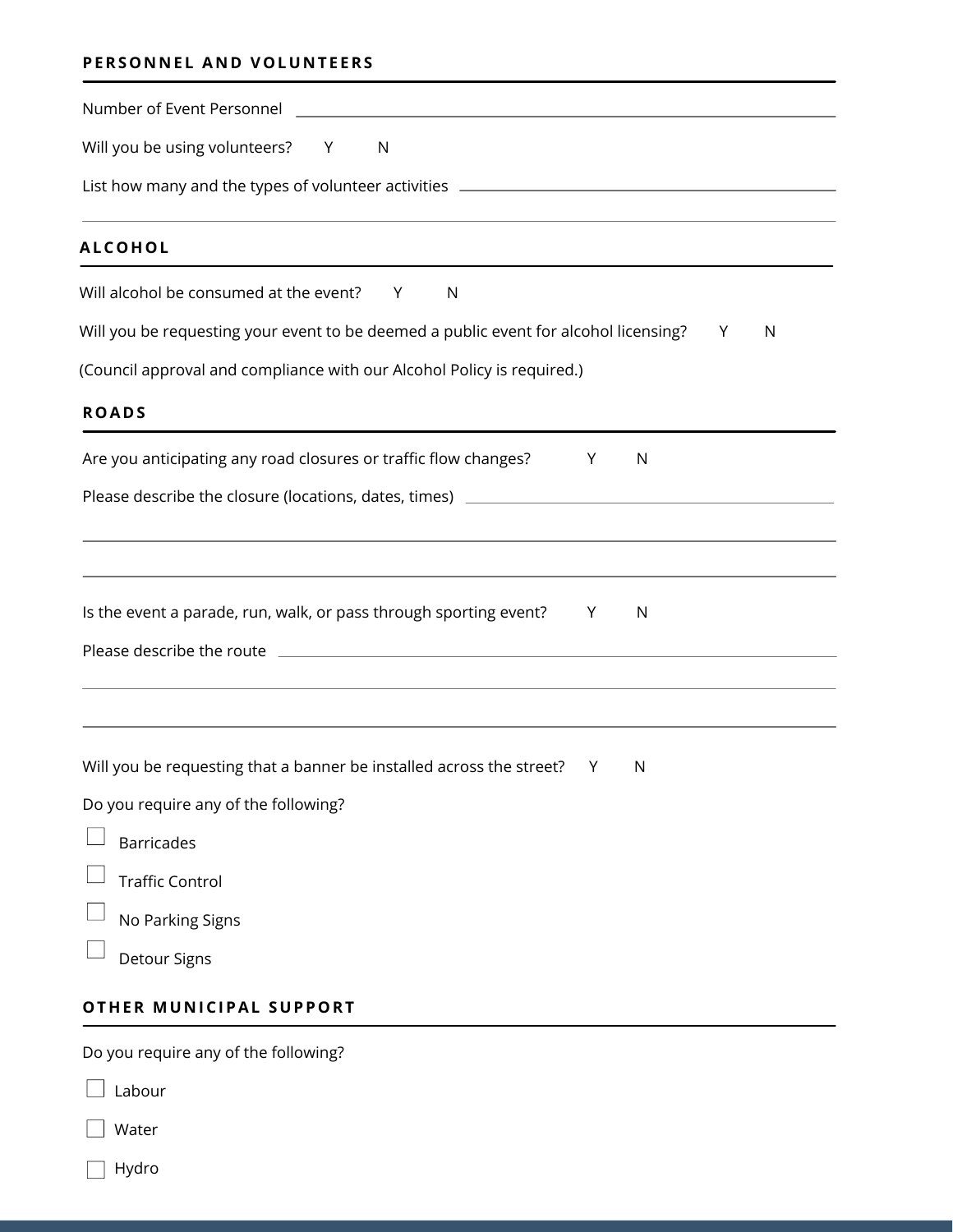#### **CO N TACT S**

Please refer to the Special Events Policy and Procedure Manual to determine whether the following departments/organizations need to be informed.

It is important to note that representatives for each organization are to be present during your meeting

with the Special Events Committee.

- Ray Ormerod, Central Elgin Fire Chief rormerod@centralelgin.org 519.631.4860 x 249
- Geoff Brooks, Central Elgin Director of Infrastructure and Community Services gbrooks@centralelgin.org 519.631.4860 x 247
- Ontario Provincial Police Detachment Operations Manager 519.631.2920
- Emergency Medical Services (EMS) General Manager 519.637.3098
- Southwestern Public Health

519.631.9900\*

\*Please note that the Fire Department also needs to inspect food vendors.

| Have you contacted the following:     | (Date and Name of Individual Contacted) |
|---------------------------------------|-----------------------------------------|
| Central Elgin Fire                    |                                         |
| Infrastructure and Community Services |                                         |
| <b>Ontario Provincial Police</b>      |                                         |
| <b>Emergency Medical Services</b>     |                                         |
| Southwestern Public Health            |                                         |
| A Privately Licensed Security Firm    |                                         |